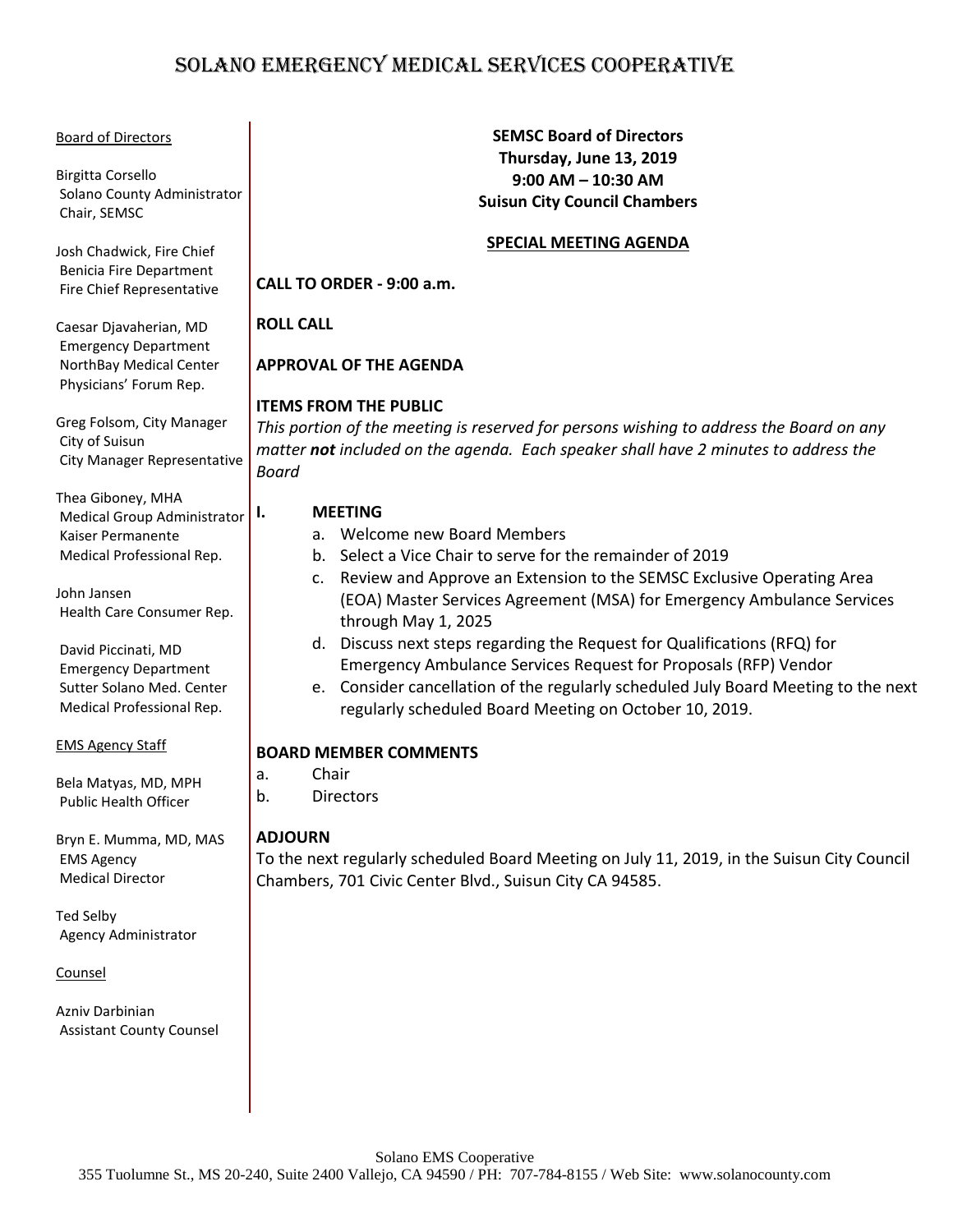**Board of Directors Meeting**

## **Meeting Date: 6/13/2019**

### **I. SPECIAL MEETING**

### **a. Welcome new Board Members**

## **BACKGROUND:**

The SEMSC Bylaws, state that the SEMSC Board shall be comprised of seven members: the Solano County Administrator; one City Manager selected by the Solano County City Managers; one Fire Chief selected by the Solano-Napa Counties Fire Chiefs organization; two Medical Professional Representatives selected by the Solano County hospitals with emergency rooms; one Physicians' Forum Representative selected by the Physicians' Forum; and one Healthcare Consumer Representative selected by the other six members of the Board. Each Board Member appointment is for a term of four years, with the exception of the Chair, which is a permanent appointment.

Mr. Greg Folsom, City Manager of Suisun City, has been appointed by the Solano County City Managers as the new SEMSC City Manager Representative, succeeding Mr. David White who left his employment with the City of Fairfield in May 2019. Prior to joining the City of Suisun in March 2019, Mr. Folsom was the City Manager for the City of Clearlake (June 2015 to March 2019), a Planning Commissioner for the City of Menifee (2015), the Deputy Director of Economic Development for the Riverside County Economic Development Agency (February 2014 to January 2015), and for the City of Stockton (May 1993 to December 2011).

Dr. David Piccinati has been appointed to the role of Sutter EMS Representative effective June 1, 2019. Dr. Piccinati replaces Dr. Lillian Pan who served from September 1, 2018 to May 30, 2019. Dr. Piccinati graduated with honors from the University of California, San Diego School of Medicine in 2012. He is the Emergency Department Associate Medical Director at Sutter Solano Medical Center.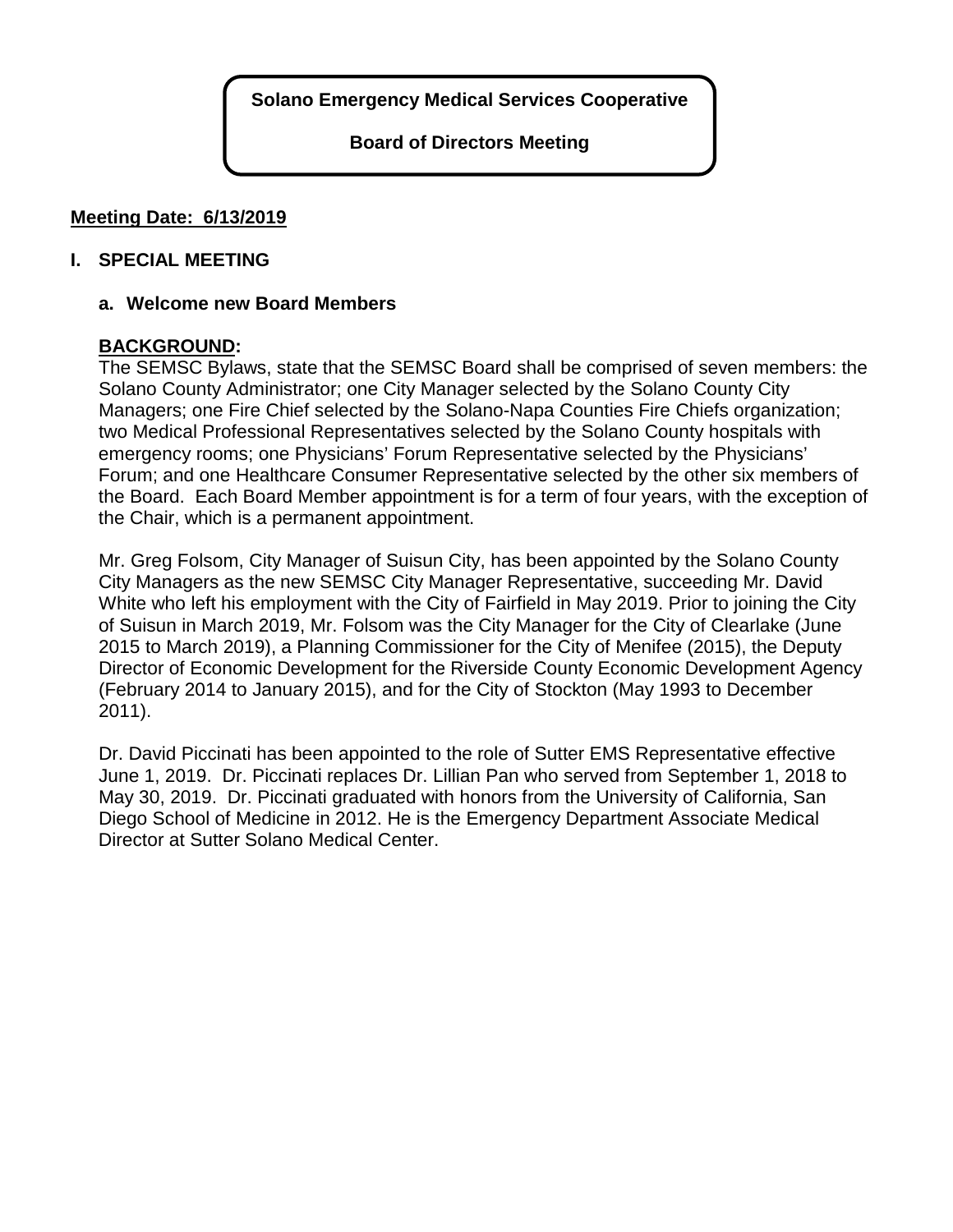**Board of Directors Meeting**

## **Meeting Date: 6/13/2019**

### **I. SPECIAL MEETING**

#### **b. Select a Vice Chair to serve for the remainder of 2019**

## **BACKGROUND:**

In accordance with the SEMSC Bylaws, the SEMSC Board shall be comprised of seven members: the Solano County Administrator; one City Manager selected by the Solano County City Managers; one Fire Chief selected by the Solano-Napa Counties Fire Chiefs organization; two Medical Professional Representatives selected by the Solano County hospitals with emergency rooms; one Physicians' Forum Representative selected by the Physicians' Forum; and one Healthcare Consumer Representative selected by the other six members of the Board. Each Board Member appointment is for a term of four years, with the exception of the Chair, which is a permanent appointment. The Bylaws provide for the annual election of the Vice Chair.

As indicated above, the Board must elect a Vice Chair annually. Pursuant to Article V, Section C, of the Solano Emergency Medical Services Cooperative (SEMSC) Bylaws, "The Board, at its regular January meeting, shall elect the Vice Chair, who shall hold office for a term of one (1) year unless the Vice Chair resigns. Should the Vice Chair resign, the Board shall elect a new Vice Chair who shall hold office for the remainder of the term."

David White was elected as Vice Chair during the regular January 2019 Board Meeting but has since left his employment with the City of Fairfield thereby creating a need to elect and appoint a replacement for the remainder of the term.

**LEGAL REVIEW SUFFICIENCY**: This item has been reviewed as to form by County Counsel.

#### **BOARD ACTION**:

Motion: By:  $2<sup>nd</sup>$ : AYES: NAYS: ABSENT ABSTAIN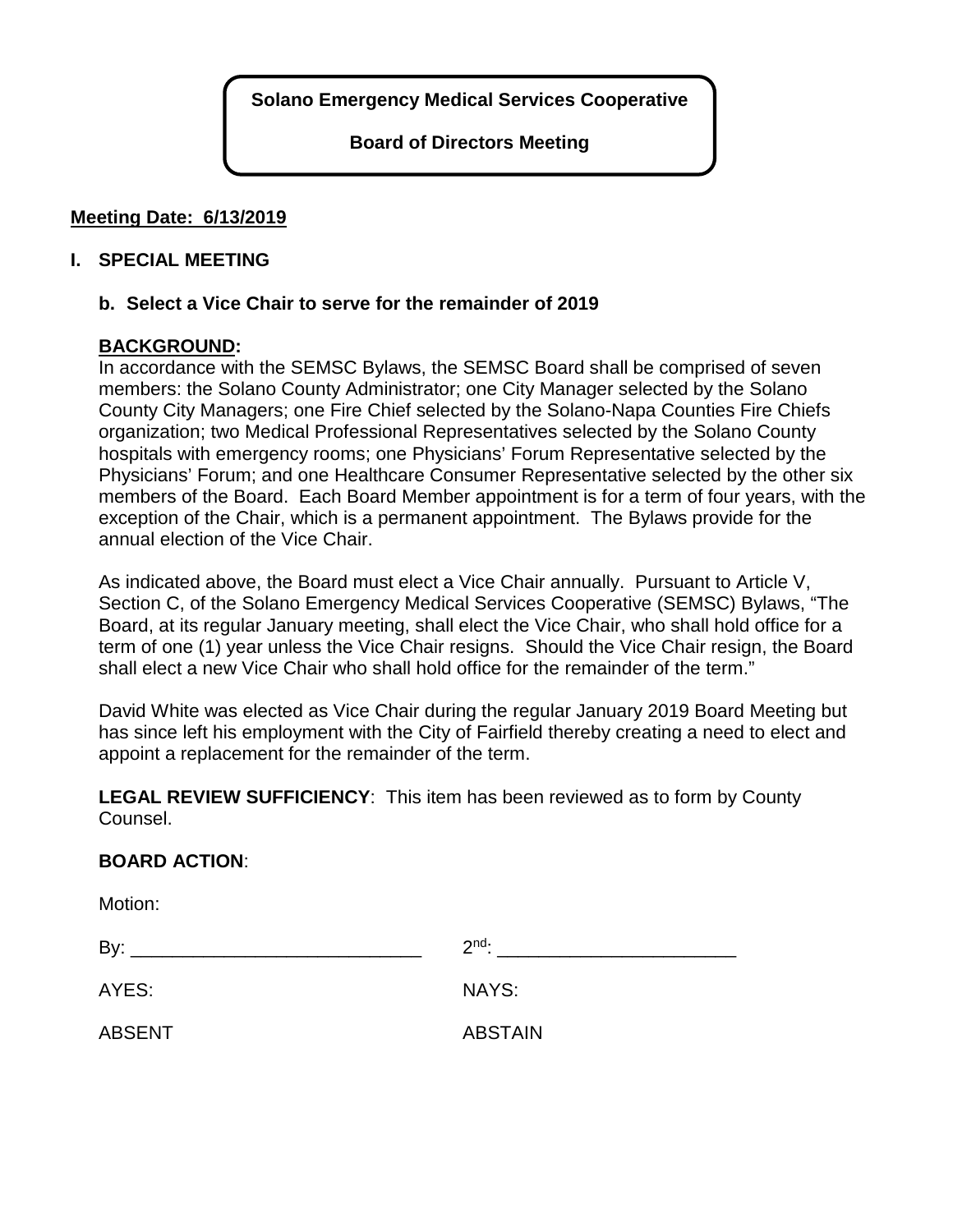**Board of Directors Meeting**

## **Meeting Date: 6/13/2019**

### **I. SPECIAL MEETING**

**c. Review and Approve Extension to SEMSC Exclusive Operating Area Master Services Agreement (MSA) for Emergency Ambulance Services through May 1, 2025.**

#### **BACKGROUND:**

In a letter from Medic Ambulance dated April 10, 2019 it was brought to the attention of the SEMSC that a Section 280 Certification was filed by the California EMS Authority (EMSA) with the State Office of Administrative Law, certifying that the Emergency Medical Services Authority will not issue, use, enforce, or attempt to enforce the alleged "underground regulations" contained in EMSA Guidelines 141, 141B, or EMSA 310-01. These guidelines were considered by EMSA the "Regulations" limiting periodic intervals for Exclusive Operating Areas to ten years.

On October 9, 2014, the Solano Emergency Medical Services Cooperative (SEMSC) and Medic Ambulance Service, Inc. (Medic), amended the SEMSC Emergency Ambulance Agreement granting a five-year extension to the agreement with Medic through May 1, 2025, in the event any of five specified events were to occur prior to May 1, 2020. This amendment was executed in accordance with the terms of a Settlement Agreement and Mutual Release of Claims made and entered into by and between Medic and SEMSC to settle the complaint filed on September 3, 2009 with the Superior Court of the State of California, County of Solano, Case No. FCS 034250.

The aforementioned 280 Certification constitutes an administrative action resulting in the ability of the SEMSC to grant a periodic interval of greater than ten years. Thus, this action qualifies as one of the five Extension Events as defined in the Settlement Agreement and Amendment to the SEMSC Emergency Ambulance Agreement.

**LEGAL REVIEW SUFFICIENCY**: This item has been reviewed as to form by County Counsel.

| Motion:       |                |
|---------------|----------------|
| By:           | $2nd$ :        |
| AYES:         | NAYS:          |
| <b>ABSENT</b> | <b>ABSTAIN</b> |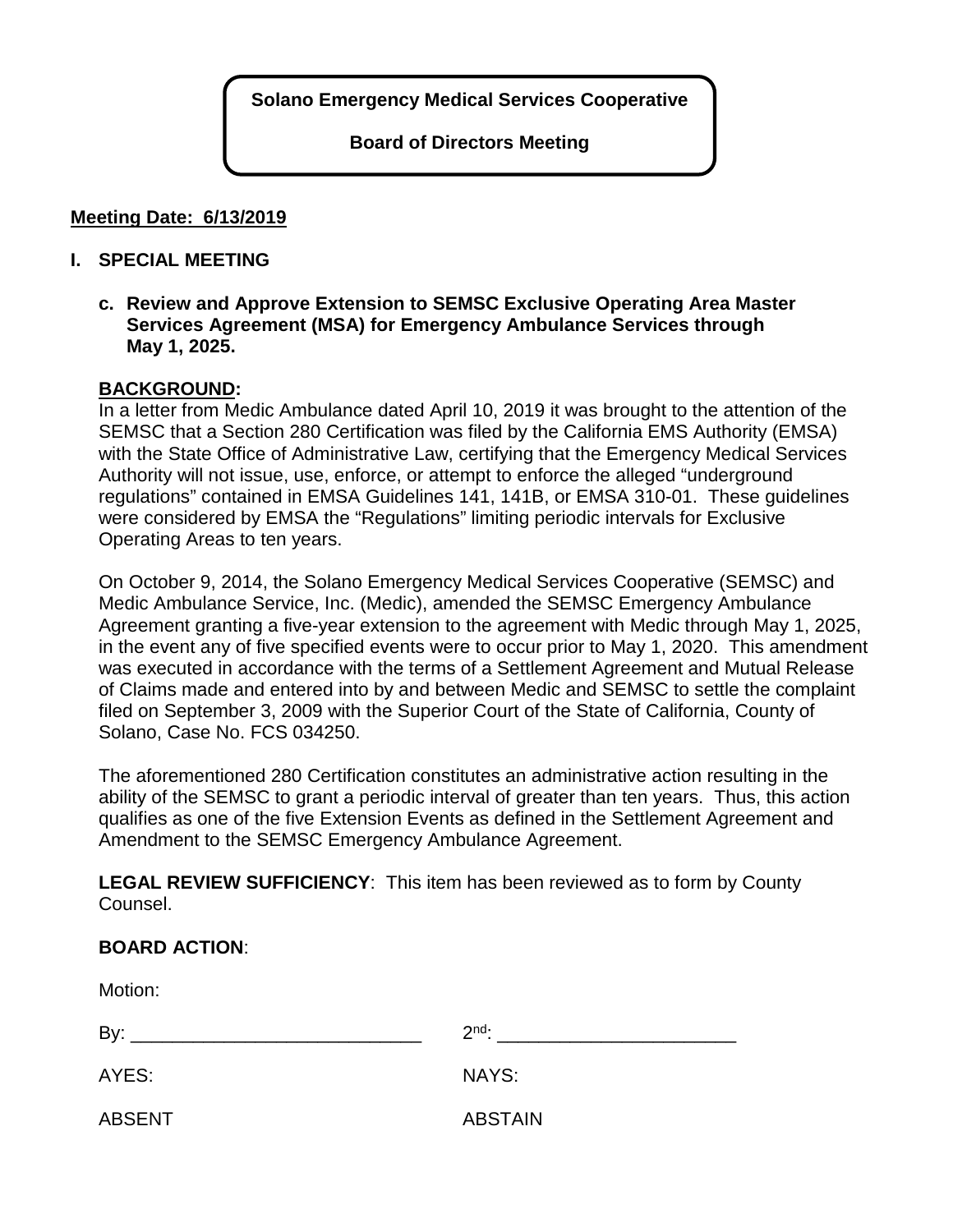#### **THIRD AMENDMENT TO THE AMBULANCE SERVICE AGREEMENT BETWEEN SOLANO EMERGENCY MEDICAL SERVICES COOPERATIVE and MEDIC AMBULANCE SERVICE, INC.**

This Third Amendment to the Exclusive Operating Area (EOA) Master Services Agreement (MSA) ("Third Amendment") is entered into and is effective as of the \_\_\_\_\_ day of \_\_\_\_\_\_\_\_\_\_, 2019, between the Solano Medical Services Cooperative, a Joint Powers Authority ("SEMSC") and Medic Ambulance Service, Inc., a California Corporation, ("Medic").

- 1. Recitals
	- A. Whereas, the parties previously entered into the Solano Emergency Medical Services Cooperative Ambulance Service Agreement (Agreement) on or about April 8, 2010, relating to the exclusive provision of advanced life support services by Medic within the exclusive operating area located in the County of Solano;
	- B. Whereas, the parties now wish to amend and modify certain provisions of the Agreement as specified in this Third Amendment.
	- C. The parties agree to amend the Agreement as set forth below:
- 2. Agreement.
	- A. Term of Contract.

The term of this contract shall be extended through 12:01 a.m. on May 1, 2025.

3. Effectiveness of Agreement.

Except as set forth in this Third Amendment, all other terms and conditions specified in the Agreement and the Second Amendment remain in full force and effect.

Solano Emergency Medical Services Cooperative, Medic Ambulance Service, Inc., A Joint Powers Authority A California Corporation

 $\n By \n \underline{By \n \underline{By \n \underline{By \n \underline{By \n \underline{By \n \underline{By \n \underline{By \n \underline{By \n \underline{By \n \underline{By \n \underline{By \n \underline{By \n \underline{By \n \underline{By \n \underline{By \n \underline{By \n \underline{By \n \underline{By \n \underline{Ay \n \underline{Ay \n \underline{Ay \n \underline{Ay \n \underline{Ay \n \underline{Ay \$ Birgitta Corsello Helen Pierson Board Chair Chief Executive Officer

APPROVED AS TO FORM

Attorney for SEMSC

By \_\_\_\_\_\_\_\_\_\_\_\_\_\_\_\_\_\_\_\_\_ By \_\_\_\_\_\_\_\_\_\_\_\_\_\_\_\_\_\_\_\_\_

 Azniv Darbinian, Esq. Christopher N. Odne, Esq. Assistant County Counsel **Attorney for Medic Ambulance** Attorney for Medic Ambulance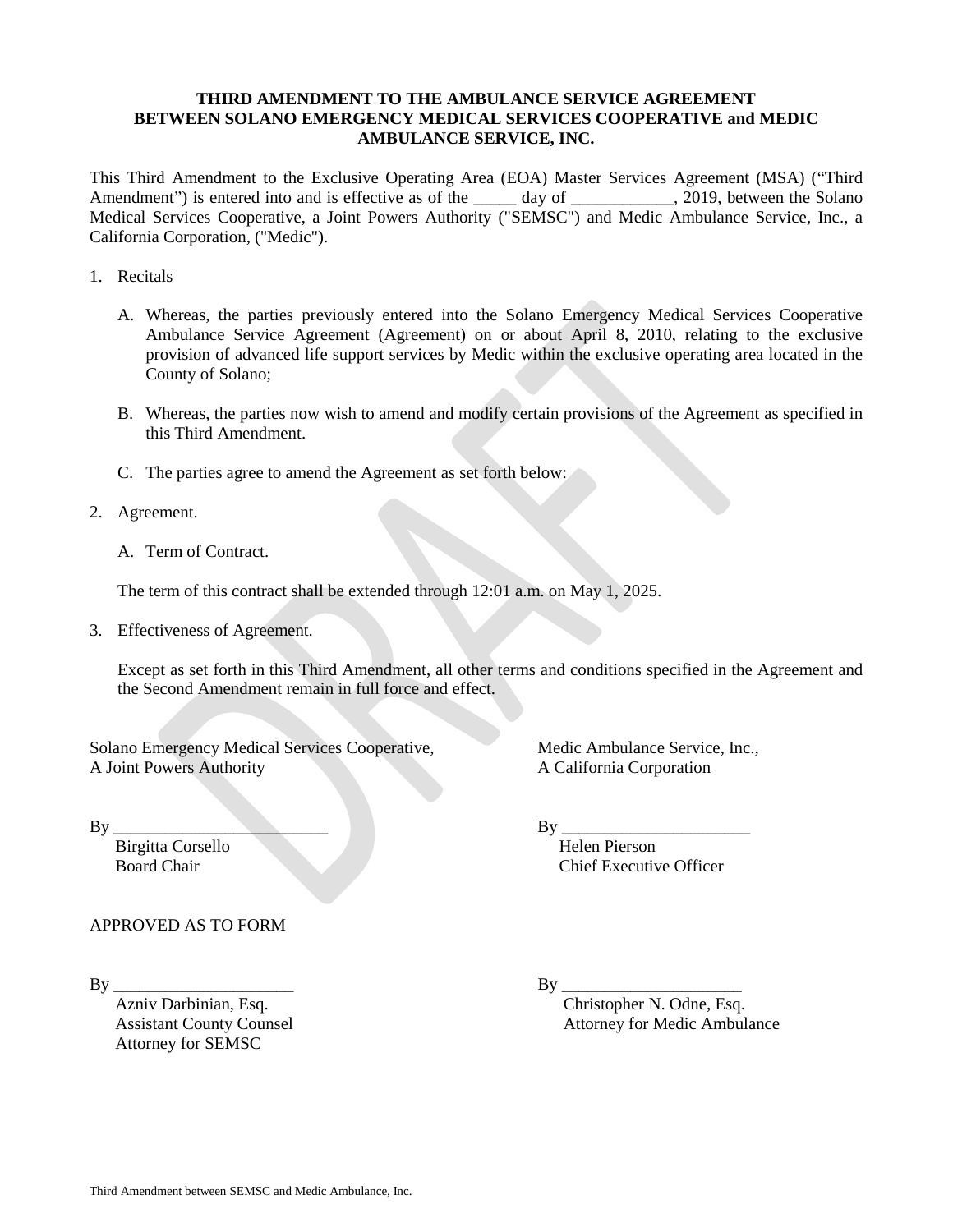**Board of Directors Meeting**

## **Meeting Date: 6/13/2019**

## **I. SPECIAL MEETING**

**d. Discuss next steps regarding the Request for Qualifications (RFQ) for Emergency Ambulance Services Request for Proposals (RFP) Vendor.**

## **BACKGROUND:**

In January 2019, SEMSC staff was directed to prepare a RFQ package for review and approval by the Board to facilitate selection of a consulting firm to manage the RFP project associated with exclusive emergency ambulance services within the identified Exclusive Operating Area in Solano County. During the April 2019 SEMSC Board Meeting, it was determined that presentation of the Draft RFQ for consultant services for emergency ambulance services would be at the regularly scheduled July Board Meeting. However, in the event the Recommended Extension to the Master Services Agreement for Emergency Ambulance Services is approved by the Board the RFQ is moot. Therefore, staff recommends cancellation of this process.

**LEGAL REVIEW SUFFICIENCY**: This item has been reviewed as to form by County Counsel.

# **BOARD ACTION**:

Motion:

| .             |                                                                                                                                                                                                                                                                                                                                    |
|---------------|------------------------------------------------------------------------------------------------------------------------------------------------------------------------------------------------------------------------------------------------------------------------------------------------------------------------------------|
| By:           | $2nd:$ and $\overline{a}$ and $\overline{a}$ and $\overline{a}$ and $\overline{a}$ and $\overline{a}$ and $\overline{a}$ and $\overline{a}$ and $\overline{a}$ and $\overline{a}$ and $\overline{a}$ and $\overline{a}$ and $\overline{a}$ and $\overline{a}$ and $\overline{a}$ and $\overline{a}$ and $\overline{a}$ and $\over$ |
| AYES:         | NAYS:                                                                                                                                                                                                                                                                                                                              |
| <b>ABSENT</b> | <b>ABSTAIN</b>                                                                                                                                                                                                                                                                                                                     |
|               |                                                                                                                                                                                                                                                                                                                                    |